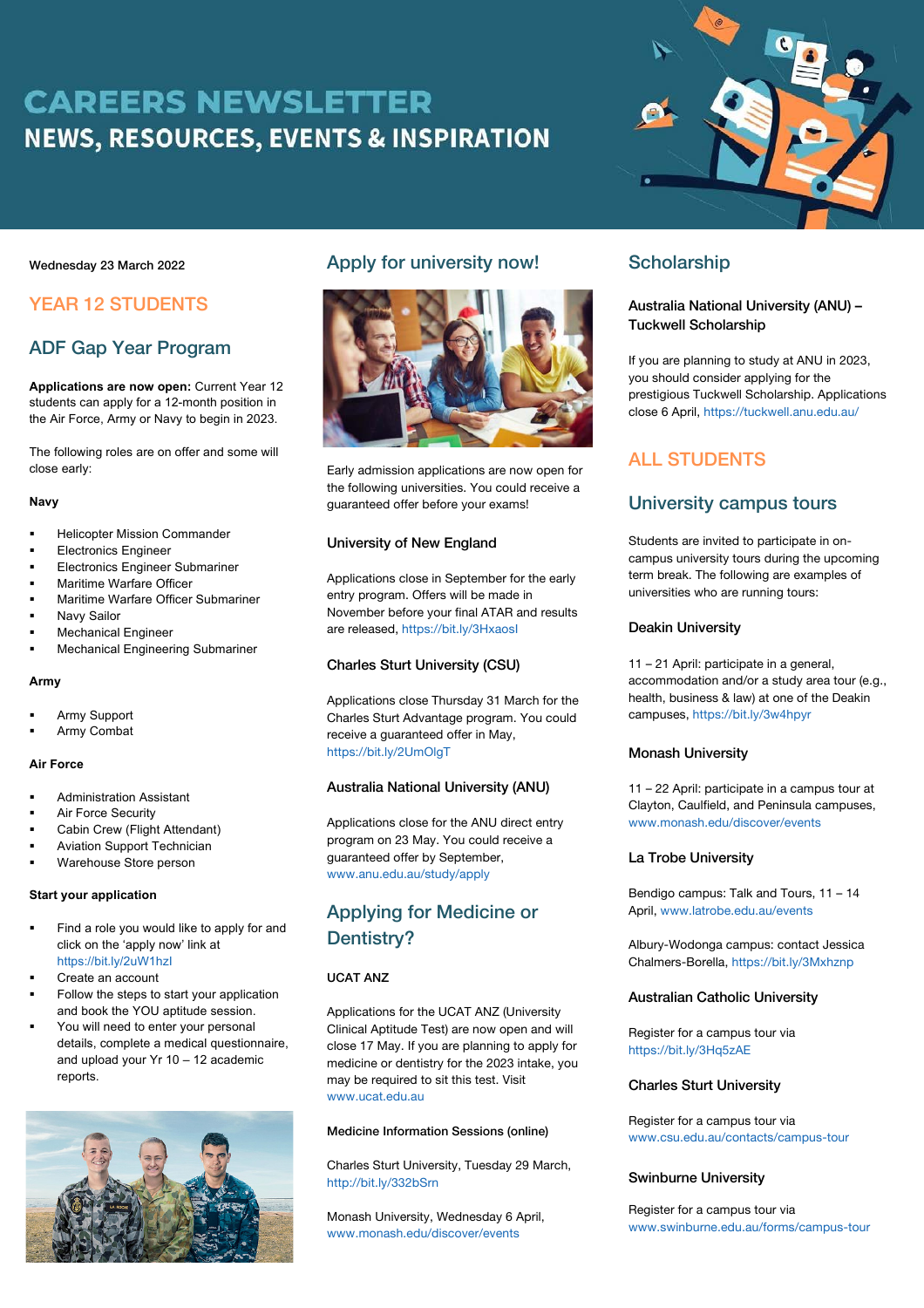# Information Technology

### Monash University

Are you interested in IT, but not sure which course to choose? The Monash University 'Find My FIT' quiz is a fun way to discover which IT course is your best fit, from data science to games development, https://bit.ly/3513fmt

### Careers Foundation

This amazing website features an interactive ICT career wheel. Occupations are broken down into the following sections:

- Digital design
- **Security**
- **Specialties**
- § Marketing/consulting
- **Industry**
- § Software
- **Hardware**
- § Content

# www.careersfoundation.com.au



# Apprenticeships and **Traineeships**

The Australian Apprenticeships Pathways (AAP) website contains fantastic resources for young people interested in pursuing a professional trade or traineeship. Some of the resources include:

- Job and training descriptions
- Career interest explorer
- Job pathway charts
- Information on apprenticeships and school-based apprenticeships
- Literacy and numeracy quizzes for different industries such as carpentry, plumbing, electrical, and hairdressing.

#### To explore the website, go to www.aapathways.com.au/students

### 4 steps to finding an apprenticeship or traineeship

Australian Apprenticeships Pathways has developed a fantastic 4-step process for students to follow when seeking an apprenticeship or traineeship, http://bit.ly/39yUYmQ

# Online career planning and job seeker program

The team at My Career Match have developed a free program for high school students that is broken into five key categories:

- Career planning
- § Promoting yourself
- Getting a job
- § Personal development
- § Wellness

You can choose which categories and lessons you would like to work through. To get started, visit www.blastoff.mycareermatch.com.au

# Updates from Monash **University**

# Bachelor of Arts

Learn about the amazing Bachelor of Arts through reading about the career journeys of Monash graduates. Think journalism, diplomacy, foreign affairs, TV presenting, marketing, politics, economics, social media, social justice etc.,

www.monash.edu/arts/alumni/our-alumni

### Business and Commerce

Learning about work experience and industry placement options for Monash Business and Commerce students, https://bit.ly/3vPmhER

#### Education and Teaching

If you are considering studying teaching at Monash, you can book a phone course counselling appointment to find out about courses, entry requirements, double degrees, pathways and the CASPer test, http://bit.ly/2NJuV6J

### School Holiday Campus Tours

Book in for a campus tour at the Clayton, Caulfield or Peninsula campus during the Term break and visit faculties such as Education, Engineering, IT, Law, and Science, www.monash.edu/campus-tours

#### Course publications

Download course publications via https://bit.ly/3wtg5oO



# Focus on the Skills Road website



This website has fantastic information for young people keen to explore career ideas.

You can do the following:

#### **Careers**

- Take a career quiz
- § Discover careers by industry (e.g., science)
- Discover careers by title (e.g., forensic scientist)
- Step by step guide on how to get started
- § Explore 360° workplaces
- Watch 'day in the life of' videos

#### Skills

- § Complete a job fit test
- Learn about soft skills



# Jobs

- Search for jobs, apprenticeships, and traineeships
- Get resume and cover letter tips
- § Prepare for job interviews

Visit https://skillsroad.com.au/

# **Motorsports**

Have you always wanted to work with racing cars and work within a motorsports team? The following are two institutes that offer motorsports courses:

Automotive Centre of Excellence Kangan Institute Melbourne Docklands, Victoria www.kangan.edu.au

Motorsports Training Australia Wodonga Institute of TAFE Wodonga, Victoria www.wodongatafe.edu.au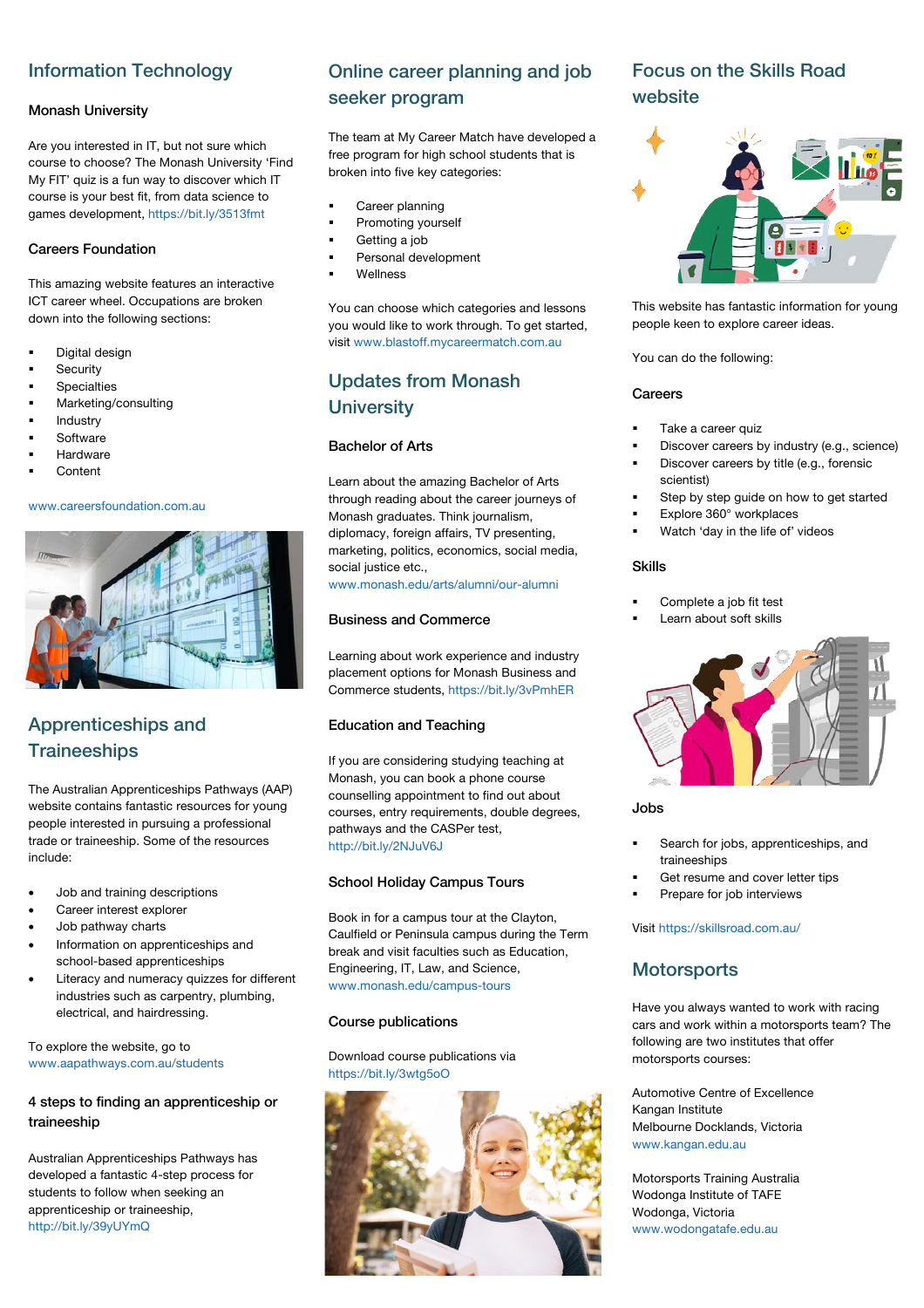# Would you like to study in the UK?

Want to know what it takes to get into top UK universities? Crimson Education has developed a video covering topics such as academic scores, financing an overseas degree, application processes, and more. You can watch the video at http://bit.ly/2IL4UOc

# William Angliss

William Angliss is a specialist institute in Melbourne offering vocational and higher education courses in study areas such as:

- § event management
- tourism, travel
- hospitality
- § cookery, patisserie, baking
- flight operations (cabin crew)
- § meat processing
- food studies, culinary management
- hotel management

To find out about courses, you can either book a meeting with a course adviser, or book in for a personalised campus tour,

www.angliss.edu.au/study-with-us/meet-us/

### Angliss Experience Day

Students are invited to participate in the William Angliss Experience Day. You will learn about commercial cookery and be able to speak to course advisers.

Thursday 21 April William Angliss, 555 La Trobe Street, Melbourne Information: https://bit.ly/3D94Raj



# Competition – Filmmaking

#### Calling all High School filmmakers

As part of their annual Martini Film Festival & Awards, JMC Academy hosts the High School Mocktail Film Awards. To enter, you will need to submit a short film (e.g., film, documentary, animation, television commercial, film clip) by Sunday 8 May. There are amazing prizes to be won, https://bit.ly/3qmBa0g

# Ocean Youth Program

This amazing program is for young people who are passionate about ocean and marine life sustainability and conservation. You will participate in nature-based experiences and skills-building workshops, and pitch your ideas for ocean conservation. For information, visit www.oceanyouth.org/oy-program/



# Career Events

### MYSci, Monash University

MYSci is a three-day science program specifically designed for students who are in Year 11 and 12.

This program schedule will include:

- § hands-on workshops
- access to our Monash teaching facilities
- § opportunity to meet research scientists
- § exposure to potential career pathways
- activities with the Young Scientists of Australia
- § social activities

#### 28 - 30 June 2022

Monash Science Precinct, Clayton campus Cost: \$110 per student https://shop.monash.edu/mysci-2022.html



#### The Santos Science Experience

Year 9 and 10 students are welcome to apply for the following amazing science programs running this year. Note – places fill very quickly, so please register early:

11 April - Marine & Freshwater Discovery Centre 27 – 29 June: Federation University, Ballarat 6 – 9 July – Swinburne University of Technology

# The Hotel School Melbourne

The Hotel School offers management courses in tourism, hotel management and global hotel management. The School is running an event for prospective students called 'Industry Connect Melbourne'.

Students will tour a luxury 5-star hotel and learn about careers in hotel management.

Tuesday 5 April, 10am – 12pm Sofitel Melbourne on Collins https://hotelschool.scu.edu.au/events/



#### National Institute of Dramatic Arts (NIDA)

NIDA offers stage and screen courses in:

- § acting
- § costume
- design for performance
- § properties and objects
- scenic construction & technologies
- technical theatre & stage management
- § musical theatre
- § specialist make-up
- live production and technical services
- stage and screen performance

Most courses are offered at the Sydney campus, but the Melbourne campus offers short courses for secondary students. To research your options for the upcoming school holidays, visit www.open.nida.edu.au

#### Collarts – Open Day

Collarts is a creative media college located in the Melbourne area.

Courses are offered in:

- § animation & VFX
- § comedy
- audio engineering
- § digital & social media
- entertainment journalism
- entertainment management
- fashion marketing, fashion sustainability
- interior design
- music production, music performance
- screen & media.

The institute is running an on-campus and online open day on Saturday 7 May. For information and to register, visit www.collarts.edu.au/open-day